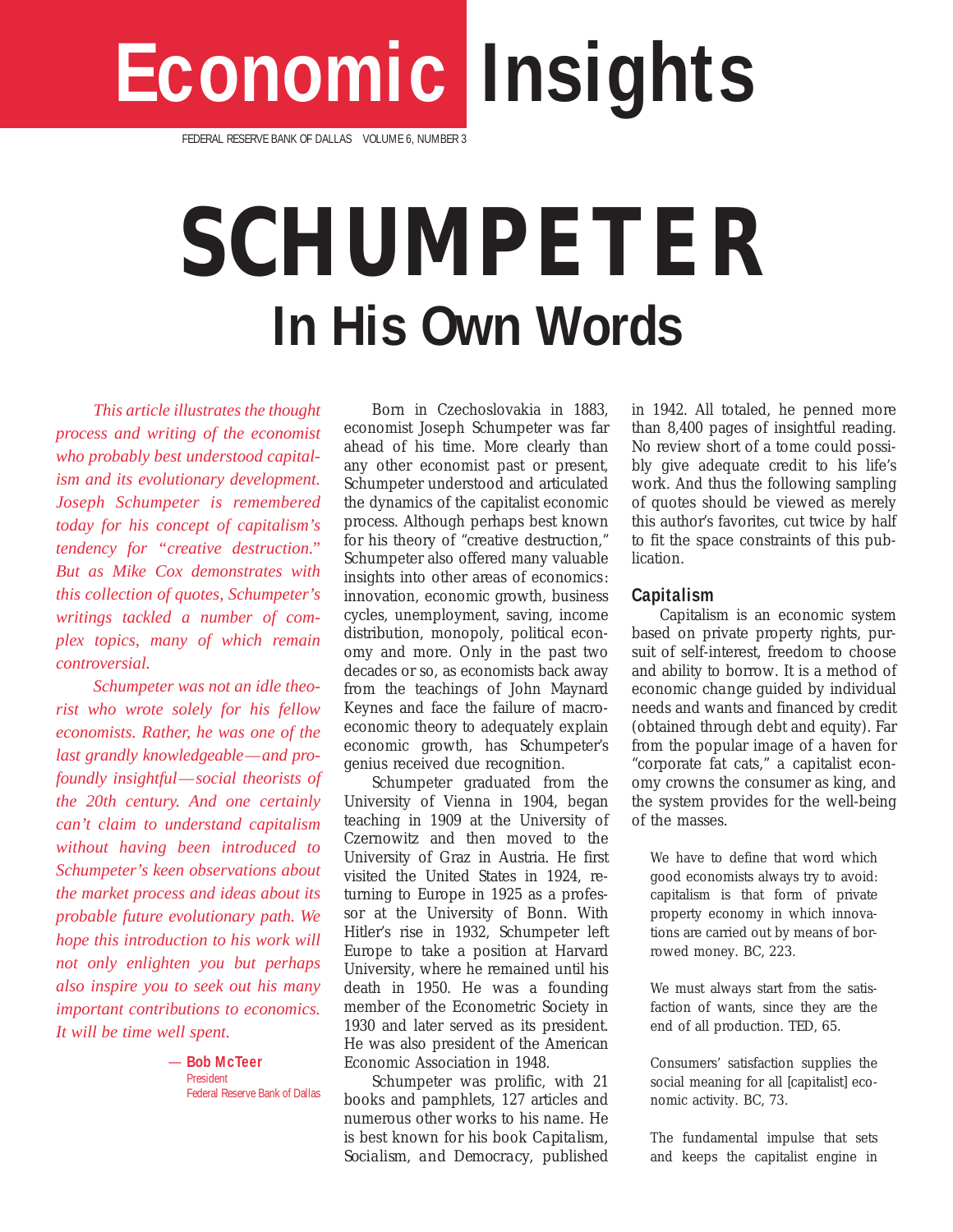## **Capitalism**

*"We have to define that word which good economists always try to avoid: capitalism is that form of private property economy in which innovations are carried out by means of borrowed money."*

motion comes from the new consumers' goods, the new methods of production or transportation, the new markets, the new forms of industrial organization that capitalist enterprise creates. *CSD, 83.*

These spontaneous and discontinuous changes…appear in the sphere of industrial and commercial life, not in the sphere of the wants of the consumers….Assume tastes as "given." *TED, 65.*

The opening up of new markets, foreign or domestic, and the organizational development from the craft shop and factory to such concerns as U.S. Steel illustrate the same process of industrial mutation—if I may use that biological term—that incessantly revolutionizes the economic structure *from within*, incessantly destroying the old one, incessantly creating a new one. This process of Creative Destruction is the essential fact about capitalism. It is what capitalism consists in and what every capitalist concern has got to live in [Schumpeter's emphasis]. *CSD, 83.*

Capitalism…is by nature a form or method of economic change and not only never is but never can be stationary. *CSD, 82.*

[Capitalism is]…the perennial gale of creative destruction. *CSD, 84.*

#### **Economic Growth**

Economies don't grow, they evolve. The dictionary defines growth as an increase in quantity or size. If an economy were to literally grow, it would have more or bigger companies hiring more of the same kinds of workers and producing more of the same goods and services. Evolution, in contrast, is a process of continuous change, leading to a higher, more complex and better state. Capitalist economies evolve, and their evolution is endogenous, arising spontaneously from the ingredients of the capitalist economic system. The competition to innovate (so as to gain market share or simply survive) pushes living standards forever onward and upward like a perpetual-motion machine. Moreover, there is no reason to believe that progress will slow over time; indeed, it may even speed up as new technologies spill over into other

## **Economic Growth**

*The changes in the economic process brought about by innovation, together with all their effects, and the response to them by the economic system, we shall designate by the term Economic Evolution.*

areas, making whole new industries possible or economically feasible. Technology spillovers—unintended consequences—are the alchemy of the capitalist macroeconomic system. Doomsaying in the capitalist economy is a losing proposition.

The essential point to grasp is that in dealing with capitalism we are dealing with an evolutionary process. *CSD, 82.*

The changes in the economic process brought about by innovation, together with all their effects, and the response to them by the economic system, we shall designate by the term Economic Evolution. *BC, 86.*

Economists are at long last emerging from the stage in which price competition was all they saw.…In capitalist reality…it is not that kind of competition which counts but the competition from the new commodity, the new technology, the new source of supply, the new type of organization… competition which…strikes…existing firms…at their foundations and their very lives. This kind of competition is…much more effective than the other…and [is]…the powerful lever that in the long run expands output. *CSD, 84 –85.*

Whenever…a given quantity of output costs less to produce than… before, we may be sure, if prices have not fallen, that there has been innovation somewhere. It need not necessarily have occurred in the industry under observation, which may only be applying, or benefitting from, an innovation that has occurred in another. *BC, 88–89, footnote 1.*

We are just now in the downgrade of a wave of enterprise that created the electrical power plant, the electrical industry, the electrified farm and home and the motorcar. We find all that very marvelous, [yet]…we cannot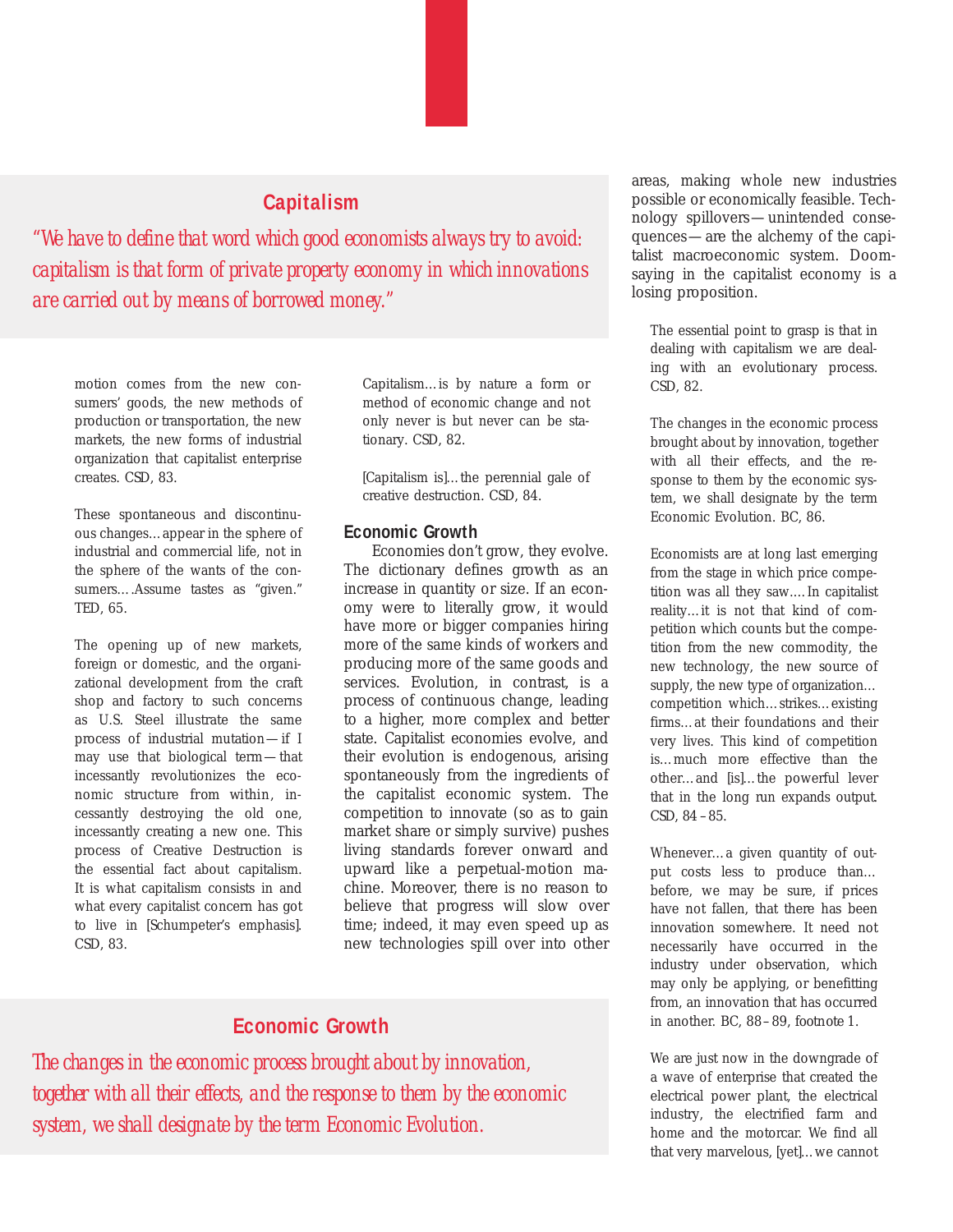

Those writers [Thomas Malthus, James Mill, David Ricardo] lived at the threshold of the most spectacular economic developments ever witnessed. Vast possibilities matured into realities under their very eyes. Nevertheless, they saw nothing but cramped economies, struggling with ever-decreasing success for their daily bread. They were convinced that technological improvement…would… fail to counteract the fateful law of decreasing returns…and that a stationary state of the economic process was near at hand. *HEA, 571.*

Most of us seem here to commit a mistake in handling the concept of decreasing returns….It applies to given production functions and generally stationary conditions…. [However, as] a law of decreasing returns from successive innovations…the statement is entirely unwarranted….The world of possible innovation cannot be mapped out. *BC, 499 –500.*

Technological possibilities are an uncharted sea. We may survey a geographical region and appraise… that the best plots are first taken into cultivation, after them the next best ones and so on. At any given time during this process it is only relatively inferior plots that remain to be exploited in the future. But we cannot reason in this fashion about the future possibilities of technological advance. From the fact that some of them have been exploited before others, it cannot be inferred that the former were more productive than the latter. And those that are still in the lap of the gods may be more or less productive than any that have thus far come within our range of observation….There is no reason to expect slackening of the rate of output through exhaustion of technological possibilities. *CSD, 118.*

#### **Innovation and the Business Cycle**

Competition drives innovation, and innovation drives progress, but not without a corresponding economic churn—out with the old and in with the new. Schumpeter certainly understood that progress, by nature, is unsettling, but he likely would have laughed at the adage "I'm in favor of progress; it's all the changes I don't like." He saw innovation as the root cause of most business cycles yet not a cause for grieving—even during recession—since it is through economic churn that the interests of the consumer are ultimately served. Technological innovation sometimes causes a long wave of economic activity—a tsunami —during which normal waves all but disappear.

Innovation is the outstanding fact in the economic history of capitalist society or in what is purely economic in that history, and also it is largely responsible for most of what we would at first sight attribute to other factors. *BC, 86.*

Surely, nothing can be more plain or even more trite common sense than the proposition that innovation…is at the center of practically all the phenomena, difficulties, and problems of economic life in capitalist society. *BC, 87.*

Individual innovations imply, by virtue of their nature, a "big" step and a "big" change. A railroad through new country, i.e., country not yet served by railroads, as soon as it gets into working order upsets all conditions of location, all cost calculations, all production functions within its radius of influence; and hardly any "ways of doing things" which have been optimal before remain so afterward. *BC, 101.*

It is by no means farfetched or paradoxical to say that "progress" unstabilizes the economic world, or that it is by virtue of its mechanism *a cyclical process* [Schumpeter's emphasis]. *BC, 138.*

It is, after all, only common sense to realize that, but for the fact that economic life is in a process of incessant internal change, the business cycle, as we know it, would not exist. *BC, 138.*

All we can thus far say about the duration of the units of [the business cycle] and of each of [its] two phases is that it will depend on the nature of the **particular innovations that carry a given cycle** [Emphasis added]. *BC, 143.*

These revolutions periodically reshape the existing structure of industry by introducing new methods of

## **Innovation and the Business Cycle**

*It is by no means farfetched or paradoxical to say that "progress" unstabilizes the economic world, or that it is by virtue of its mechanism*  a cyclical process.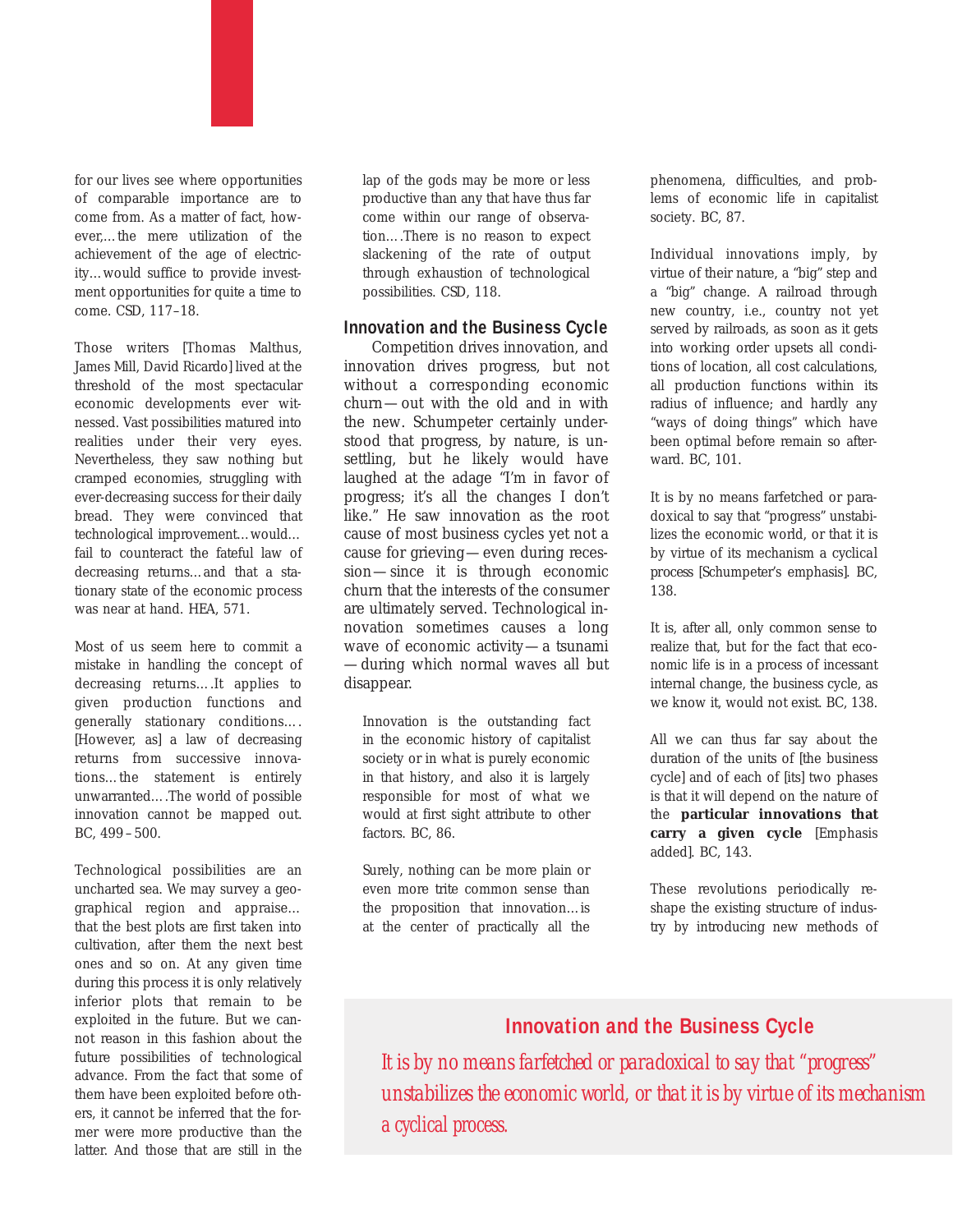production—the mechanized factory, the electrified factory, chemical synthesis and the like; new commodities, such as railroad service, motorcars, electrical appliances; new forms of organization. *CSD, 68.*

Those revolutions are not strictly incessant; they occur in discrete rushes which are separated from each other by spans of comparative quiet. The process as a whole works incessantly however, in the sense that there always is either revolution or absorption of the results of revolution, both together forming what are known as business cycles. *CSD, 83, footnote 2.*

Our model…does not give to prosperity and recession…the welfare connotations which public opinion [typically] attaches to them. Commonly, prosperity is associated with social well-being, and recession with a falling standard of life. In our picture they are not, and there is even an implication to the contrary. *BC, 142.*

Times of innovation…are times of effort and sacrifice, of work for the future, while the harvest comes after.…The harvest is gathered under recessive symptoms and with more anxiety than rejoicing.…[During] recession…much dead wood disappears. *BC, 143.*

If we glance at those long waves in economic activity, analysis…reveals the nature and mechanism of the capitalist process better than anything else. Each of them consists of an "industrial revolution" and the absorption of its effects. *CSD, 67.*

#### **The Firm, Innovation and Profit**

Firms—particularly new ones are the means by which innovation enters the economy. Firms have a life cycle that begins with the introduction of a new, better or cheaper product and ends likewise (with a competitor's introduction elsewhere). Firms tend to be the most profitable when young, before competitors have had the time to enter the market with a cheaper, better alternative. Economic development flows from innovation, and innovation requires anticipated profit, but profit sows the seeds of its own demise by beckoning other suppliers (even outright copiers). Patent laws, in this regard, can help to preserve profit and thus stimulate innovation. But over the long term, the law of the corporate jungle is clear: mutate or die.

Most new firms are founded with an idea and for a definite purpose. The life goes out of them when that idea or purpose has been fulfilled or has become obsolete or even if, without having become obsolete, it has ceased to be new. That is the fundamental reason why firms do not exist forever. Many of them are, of course, failures from the start. Like human beings, firms are constantly being born that cannot live. Others may meet…death from accident or illness. Still others die a "natural" death, as men die of old age. And the "natural" cause, in the case of firms, is pre-

## **The Firm, Innovation and Profit**

*Profit…is the premium put upon successful innovation in capitalist society and is temporary by nature: it will vanish in the subsequent process of competition and adaptation.*

cisely their inability to keep up the pace in innovating which they themselves had been instrumental in setting in the time of their vigor. *BC, 94 –95.*

It is not the owner of stage-coaches who builds railways. *TED, 66.*

Profit…is the premium put upon successful innovation in capitalist society and is temporary by nature: it will vanish in the subsequent process of competition and adaptation. *BC, 105.*

That is why, as Adam Smith observed, new industries are as a rule more profitable than old ones. *BC, 95, footnote 2.*

Practically every enterprise [is] threatened and put on the defensive as soon as it comes into existence. *BC, 107.*

For profits to emerge it is essential that the "suicidal stimulus of profits" should not act instantaneously. *BC, 105.*

Without development there is no profit, without profit no development. *TED, 154.*

Patent legislation is one of the few instances of legal recognition of the social functions of profit in capitalist society. *BC, 107, footnote 1.*

#### **Saving**

You can't save your way to wealth —either personally or as a nation. True wealth accrues mainly through innovation. Individual fortunes are built that way, as is the commonwealth.

The classical writers…clearly perceived, though they may have exaggerated, the role of saving and accumulation [as]…they linked saving to the rate of "progress." *CSD, 76.*

Savings is obviously an important factor in explaining the course of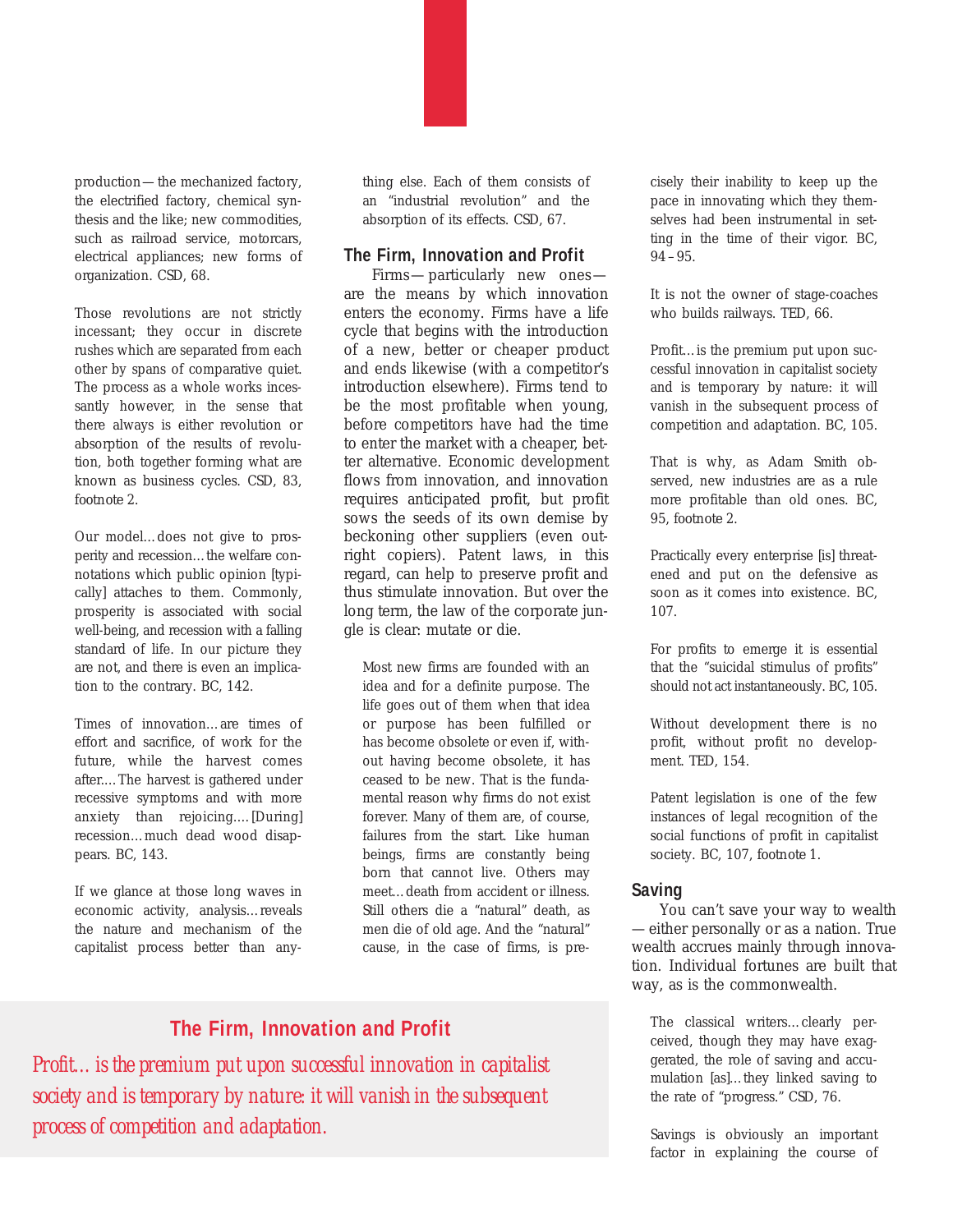economic history through the centuries, but it is completely overshadowed by the fact that development consists primarily in employing existing resources in a different way…. Different methods of employment, and not saving…have changed the face of the economic world in the last fifty years. *TED, 68.*

The bulk of private fortunes is, in capitalist society,…the result of the process of which innovation is the "prime mover."…Saving, consistently carried on through generations, could not have been nearly so successful as it was if there had not been surpluses, due to innovation, from which to save. *BC, 106.*

#### **Monopoly**

Firms bring new goods to market precisely with the hope that they can attain some noncompetitive advantage —say, a monopoly—and exploit what they create for profit. Laws that seek to immediately destroy monopoly, therefore, will slow progress. Private monopolies (though not public ones) tend to be short-lived as the capitalist economy is constantly searching for better ways to satisfy people's wants and needs. The more oppressive the monopoly, the quicker it summons its own death by inviting a new and better product.

Enterprise would in most cases be impossible if it were not known from the outset that exceptionally favorable situations are likely to arise which if exploited by price, quality and quantity manipulation will produce profits adequate to tide over exceptionally unfavorable situations. *CSD, 89 –90.*

[Large profits are] the baits that lure capital on to untried trails. Their presence explains in part how it is possible for so large a section of the capitalist world to work for nothing: in the midst of the prosperous twenties just about half of the business corpo-

*Pure cases of long-run monopoly must be of the rarest occurrence [because]…the power to exploit at pleasure a given pattern of demand …can under the conditions of intact capitalism hardly persist for a period long enough to matter.*

rations in the United States were run at a loss, at zero profits, or at profits which, if they had been foreseen, would have been inadequate to call forth the effort and expenditure involved. *CSD, 90.*

There is no general case for indiscriminate "trust-busting" or for the prosecution of everything that qualifies as a restraint of trade. Rational as distinguished from vindictive regulation by public authority turns out to be an extremely delicate problem which not every government agency, particularly when in full cry against big business, can be trusted to solve. *CSD, 91.*

Pure cases of long-run monopoly must be of the rarest occurrence [because]…the power to exploit at pleasure a given pattern of demand …can under the conditions of intact capitalism hardly persist for a period long enough to matter. *CSD, 99.*

Why then all this talk about monopoly?…Economists, government agents, journalists, and politicians in this country obviously love the word because it…is sure to rouse the public's hostility. *CSD, 99 –100.*

#### **Credit and Capital**

The capitalist engine runs on credit. Every new venture requires funding—either through borrowing (debt) or ownership (equity)—because the people with new ideas (the innovators) and those best able to market them (the entrepreneurs) aren't generally those who are flush with cash (the capitalists). Without credit, the economic system would yield as little fruit as were there no new ideas or people to sell them. Strong new firms choke out old weak ones, in part, by raising the cost of credit everywhere.

Capitalism is that form of private property economy in which innovations are carried out by means of borrowed money…[that is,] credit creation….Most of the features…of capitalism would be absent from the economic and…cultural process of a society without credit creation….

## **Credit and Capital**

*For actions which consist in carrying out innovations we reserve the term Enterprise; the individuals who carry them out we call Entrepreneurs.*

## **Monopoly**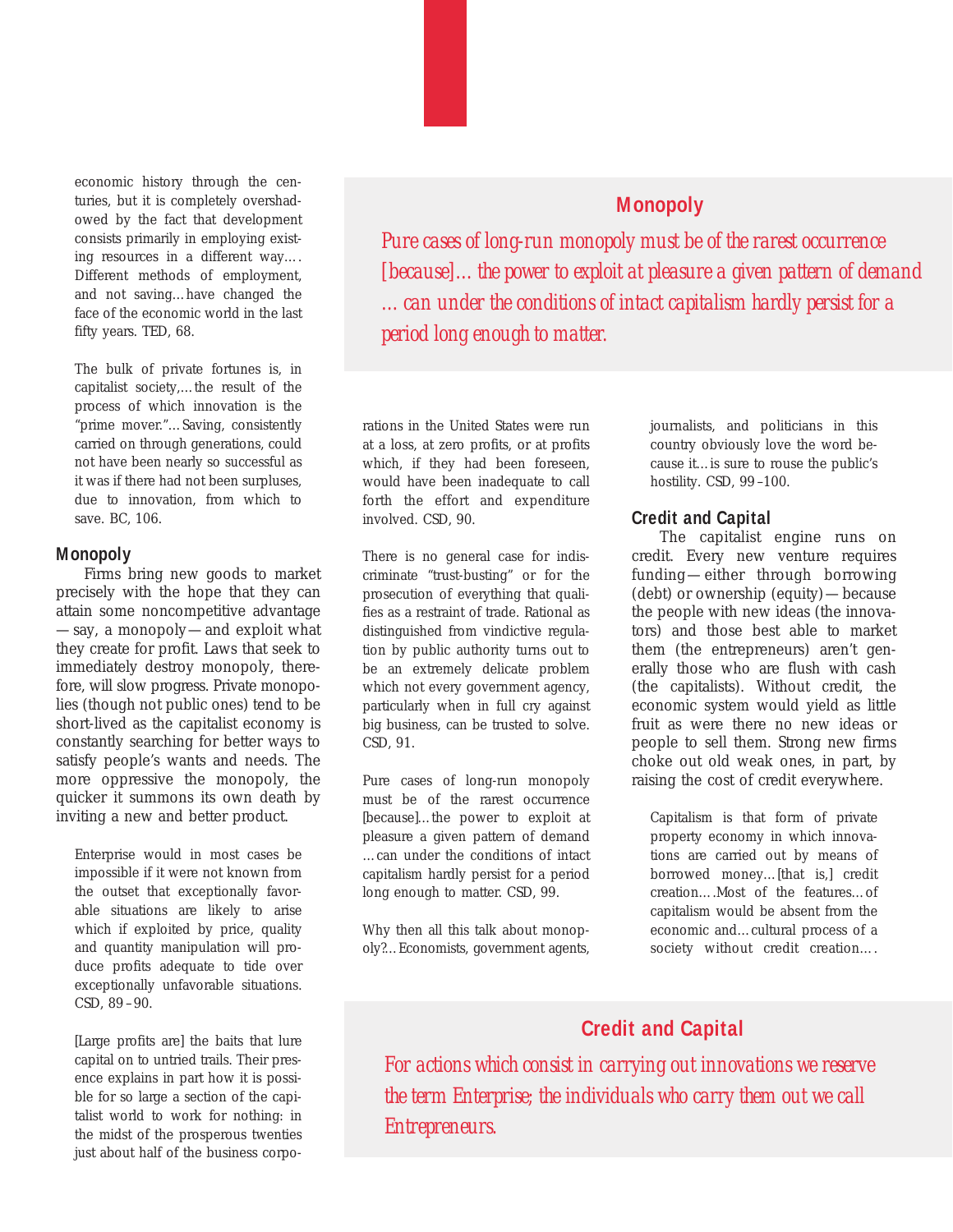## **Living Standards of the Masses and the Distribution of Income**

*The capitalist engine is first and last an engine of mass production which unavoidably means also production for the masses.*

Therefore, we shall date capitalism as far back as the element of credit creation. *BC, 223–24.*

Credit creation [is] the monetary complement of innovation. This relation …is at the bottom of all the problems of money and credit. *BC, 111.*

The carrying into effect of an innovation involves, not primarily an increase in existing factors of production, but the shifting of existing factors from old to new uses….If innovation is financed by credit creation, the shifting of the factors is effected not by the withdrawal of funds—"canceling the old order" from the old firms, but by the reduction of the purchasing power of existing funds which are left with the old firms while newly created funds are put at the disposal of entrepreneurs: the new "order to the factors" comes, as it were, on top of the old one, which is not thereby canceled. *BC, 111–12.*

For actions which consist in carrying out innovations we reserve the term Enterprise; the individuals who carry them out we call Entrepreneurs. *BC, 102.*

The entrepreneur may, but need not, be the "inventor" of the good or process he introduces. Also, the entrepreneur may, but need not, be the person who furnishes the capital. *BC, 103.*

Risk bearing is no part of the entrepreneurial function. It is the capitalist who bears the risk. The entrepreneur does so only to the extent…he loses other people's money. *BC, 104.*

The only realistic definition of stockholders is that they are the creditors (capitalists) who forego part of the legal protection usually extended to creditors, in exchange for the right to participate in profits. *BC, 104.*

#### **Living Standards of the Masses and the Distribution of Income**

Capitalism's greatest accomplishment is that it progressively raises the living standards of the masses. Nobody ever got rich selling just to the rich. To

## **Employment, Unemployment, Jobs and Labor**

*I do not think that unemployment is among those evils which, like poverty, capitalist evolution could ever eliminate of itself. I also do not think that there is any tendency for the unemployment percentage to increase in the long run.*

prosper under capitalism, you must make your product affordable to the masses—get rich raising the general welfare. The opportunity to prosper is itself open to the general masses, making upward income mobility and a fluid income distribution the norm of the capitalist system.

The capitalist process, not by coincidence but by virtue of its mechanism, progressively raises the standard of life of the masses. It does so through a sequence of vicissitudes, the severity of which is proportional to the speed of the advance. But it does so effectively. One problem after another of the supply of commodities to the masses has been successfully solved by being brought within the reach of the methods of capitalist production. *CSD, 68.*

The capitalist engine is first and last an engine of mass production which unavoidably means also production for the masses. *CSD, 67.*

Electric lighting is no great boon to anyone who has money enough to buy a sufficient number of candles and to pay servants to attend them. It is the cheap cloth, the cheap cotton and rayon fabric, boots, motorcars and so on that are the typical achievements of capitalist production, and not as a rule improvements that would mean much to a rich man. Queen Elizabeth owned silk stockings. The capitalist achievement does not typically consist in providing more silk stockings for queens but in bringing them within the reach of factory girls in return for steadily decreasing amounts of effort. *CSD, 67.*

The water-tight division between people who (together with their descendants) are supposed to be capitalists once for all and others who… are supposed to be proletarians once for all is not only…utterly unrealistic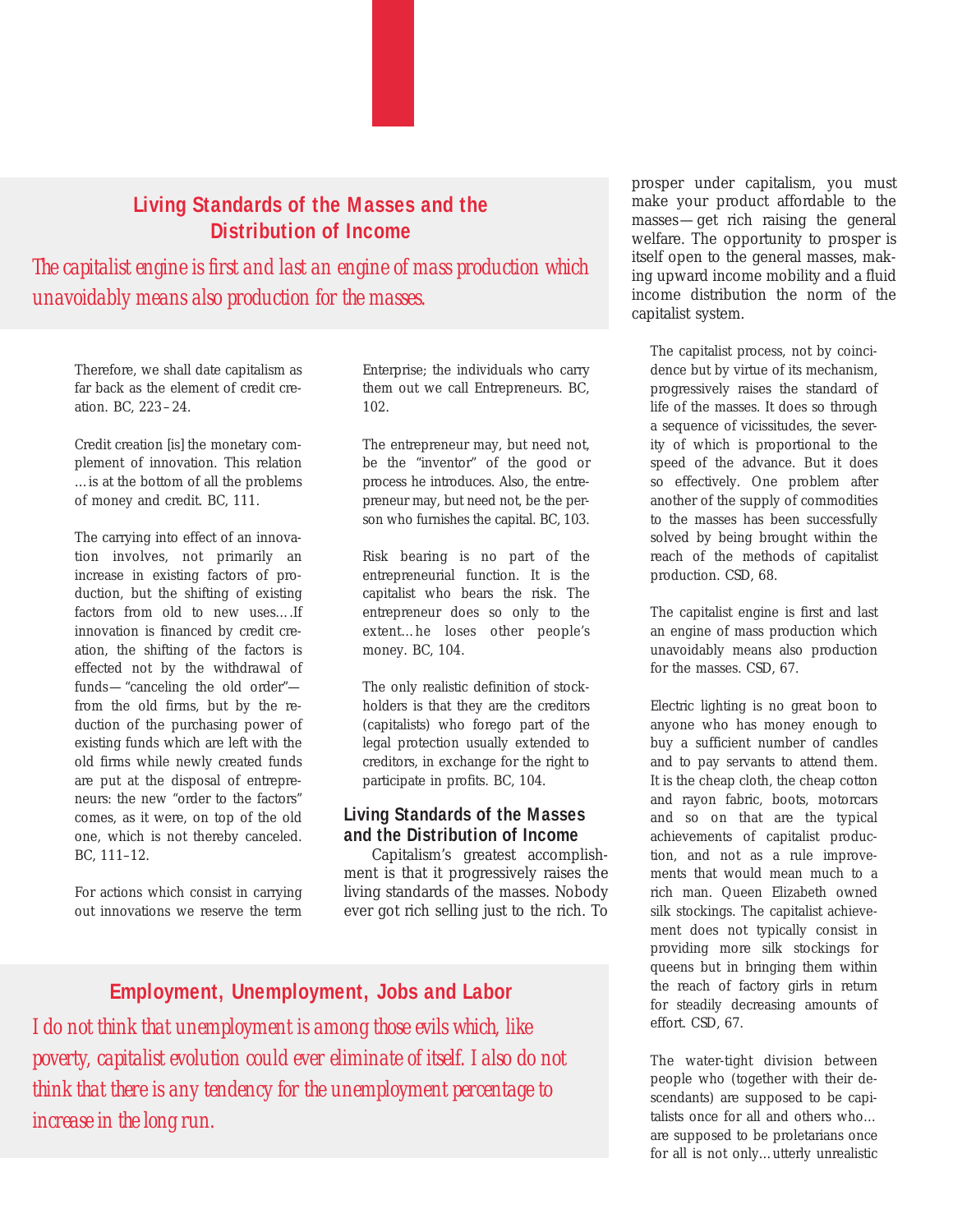but it misses the salient point about social classes—the incessant rise and fall of individual families into and out of the upper strata. *CSD, 18.*

#### **Employment, Unemployment, Jobs and Labor**

Most layoffs stem not from the failure of the worker or the firm or the capitalist economic system, but—to the contrary—owe to the success of someone somewhere else who has invented a new, better or cheaper product and, in doing so, lessened the demand for existing ones. Still, labor will never see it that way and will seek laws designed to protect existing jobs or provide for unemployment. Only through allowing capitalism's creative destruction to work unfettered can society fully enjoy the higher levels of consumption, shorter work week and better working conditions that the mechanism brings.

It is obvious…that in the case of replacement of a carriage by motorcar, the coachman will be technologically unemployed…in the narrow sense, although no machine drives his horses henceforth, or that it does not make any difference whether a bookkeeping clerk becomes unemployed because of the introduction of a calculating machine or another rationalizing device, or whether a cotton picker becomes unemployed because of the introduction of a cotton-picking machine or because cotton is being eliminated by the competition of the standard fiber. *BC, 514–15.*

Technological Unemployment. This term…cover[s]…displacement of workmen by machinery…[and by] industries that introduce new production functions. Questionnaires devised to find out from workmen reasons for their dismissal can, therefore, never bring out the phenomenon we mean and will always yield results that understate it. *BC, 514.*

Only in a minority of cases will workmen be able to recognize the technological change responsible for their dismissal. For this it would be necessary that machines be introduced in an existent plant under the eyes of the workmen and that dismissal be effected immediately after. *BC, 514, footnote 1.*

I do not think that unemployment is among those evils which, like poverty, capitalist evolution could ever eliminate of itself. I also do not think that there is any tendency for the unemployment percentage to increase in the long run. *CSD, 69.*

But whether lasting or temporary, getting worse or not, unemployment undoubtedly is and always has been a scourge….The real tragedy is not unemployment *per se*, but unemployment plus the impossibility of providing adequately for the unemployed *without impairing the conditions of further economic development* [Schumpeter's emphasis]. *CSD, 70.*

Finally, we should take account of variations in the amount of voluntary leisure, which…undoubtedly often is one form of taking increased real income….In this sense the reduction of working hours is one of the most significant "products" of economic evolution. *BC, 497–98.*

#### **Capitalism's Greatest Enemy: The Intellectual**

The proper role of a healthily functioning economy is to destroy jobs and put labor to better use elsewhere. Despite this simple truth, layoffs and firings will still always sting, as if the invisible hand of free enterprise has slapped workers in the face. Unsettling by nature, capitalism's churn gives rise to a labor movement designed to protect workers from job loss. That movement is fed emotionally by displaced workers and others who blame the capitalist system for their troubles, but it is led psychologically by a whole other type of person—the intellectual. Intellectuals—with little to do owing to the success of the capitalist economic system but with an intense desire to be seen as caretakers of society's general well-being—anoint themselves as leaders of the labor movement. They object to capitalism on moralistic grounds and seek its destruction and replacement by another system—socialism—which places them center stage.

I felt it my duty…to inflict upon the reader…my paradoxical conclusion: capitalism is being killed by its achievements. *CSD, xiv.*

Capitalism inevitably…educates and subsidizes a vested interest in social unrest. *CSD, 146.*

One of the most important features of the later stages of capitalist civilization is the vigorous expansion of the educational apparatus and particularly of the facilities for higher education. *CSD, 152.*

The man who has gone through a college or university easily becomes

## **Capitalism's Greatest Enemy: The Intellectual**

*I felt it my duty…to inflict upon the reader…my paradoxical conclusion: capitalism is being killed by [one of ] its achievements… [the] swell [in] the host of intellectuals.*